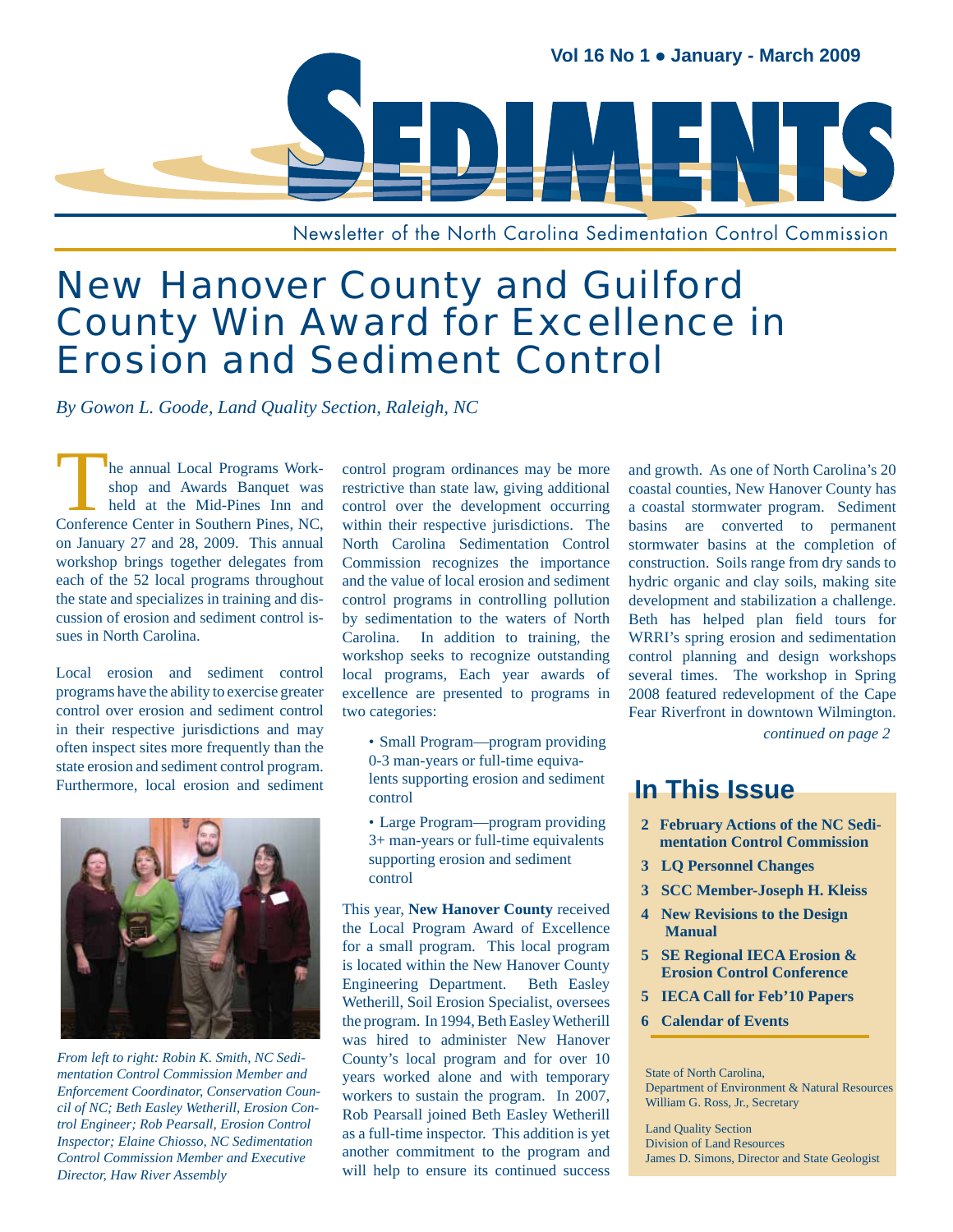#### *(Award for Excellence, cont'd from p. 1)*

The New Hanover County Local Program currently has 2.5 full-time equivalents devoted to erosion and sediment control soil erosion specialist, inspector, and a processing assistant.

**Guilford County** received the Local Programs Award of Excellence for a large program. This program is located under the Inspections Division of the Planning and Development Department. Earl E. Davis, II oversees the program. He has worked for Guilford County for 14 years in the Erosion Control Section. He became Chief of the Erosion Control Section in 1997. Earl, along with Michael Carter and Theron Jackson make up the section and enforce regulations in Jamestown, Oak Ridge, Pleasant Garden, Sedalia, Stokesdale, Summerfield, Whitsett and unincorporated Guilford County. The local program performs erosion control plan reviews on all projects exceeding one acre and also reviews projects under an acre containing erosion and sediment control devices.

In looking forward, Guilford County is dedicated to being a goal-oriented program and is taking steps to ensure that the program is protecting our natural resources and educating the next generation. Guilford County is proactive in communicating to the development community. Letters are sent in the early fall and spring advising of the season to plant and establish the cool season grasses typical of the piedmont. Also the Guilford County local program is in the process of planning and designing a curriculum that



*From left to right: Robin K. Smith, NC Sedimentation Control Commission Member and Enforcement Coordinator, Conservation Council of NC; Michael Carter, Soil Technician; Earl E. Davis, II, Chief, Soil Erosion Control Section; Theron Jackson, Soil Technician; Elaine Chiosso, NC Sedimentation Control Commission Member and Executive Director, Haw River Assembly*

will be educational and bring awareness to the damages caused by sedimentation. Guilford County's Erosion Control Section is committed to increasing the quality of grading sites and practices, educating the general public of environmental concerns regarding erosion and sediment control, and setting the standard for other local programs to benchmark.

## **NC Sedimentation Control Commission: February Actions**

At its meeting on February 18, 2009, the NC Sedimentation Control Commission (SCC) took the following actions:

#### **Local Program Contract Funds:**

- The Town of Columbus (\$12,405), Village of Whispering Pines (\$25,668), and City of Newton (\$1,664) were approved for Local Program Contract Funds. However, the state budget may not include these funds due to proposed budget cuts and therefore these Local Program Contract Funds may not be awarded. The Town of Columbus is a new, currently approved but unfunded Local Program that will start when the State finalizes their contract. The Village of Whispering Pines has recently started their Local Program without State funding; their construction moratorium expires April 2009. The discussion on Local Program Contract Funds noted the value of funding these local programs.
- The decision regarding Wake County's request (\$33,000) was delayed. The SCC asked the Land Quality staff to work with Wake County to revise its budget to reflect a 60% local match on the equipment requests. The SCC noted the value of Wake County's request to initiate a new water quality program to assess the effectiveness of the County's Erosion and Sedimentation Control program, as well as other watershed management initiatives.

#### **Local Delegated Programs:**

• Guildford County: Motion to continue delegation was approved.

*Actions continued on page 3*



*SEDIMENTS* is published quarterly by the NC Sedimentation Control Commission to provide information and assistance to the regulated community and to facilitate communication among personnel of state and local erosion and sedimentation control programs.

Send comments to Gray Hauser, NCDENR-Land Quality, 1612 Mail Service Center, Raleigh, NC 27699-1612. Email: Gray.Hauser@ ncdenr.gov. Send change of address and subscription information to NCSU Water Quality Group, NCSU Box 7637, Raleigh, NC 27695- 7637; (919) 515-3723; bonnie\_kurth@ncsu. edu). To receive *Sediments* electronically, please subscribe at: http://www.dlr.enr.state.nc.us/pages/sedimentationnewsletters.html. Five thousand copies of this newsletter were printed at a cost of \$1,490 or 30 cents per copy.

Personnel of the Land Quality Section of the NC Department of Environment and Natural Resources provide information and assistance for implementation of the NC Erosion and Sedimentation Control Program. For assistance, please contact the Regional Engineer or the Raleigh headquarters listed below:

> Janet Boyer, PE 2090 US Hwy 70 Swannanoa, NC 28778 (828)296-4500

Steve Cook, CPESC 225 Green Street, Suite 714 Fayetteville, NC 28301 (910)433-3300

Zahid Khan 610 East Center Ave., Suite 301 Mooresville, NC 28115 (704)663-1699

John Holley, PE 3800 Barrett Drive, Suite 101 Raleigh, NC 27609 (919)791-4200

Pat McClain, PE 943 Washington Sq. Mall Washington, NC 27889 (252)946-6481

Dan Sams, PE 127 Cardinal Dr. Ext. Wilmington, NC 28405-3845 (910)796-7215

Matt Gantt, PE 585 Waughtown St. Winston-Salem, NC 27107 (336)771-5000

Gray Hauser, PE Raleigh Central Office 512 N. Salisbury St., 1612 MSC Raleigh, NC 27699-1612 (919)733-4574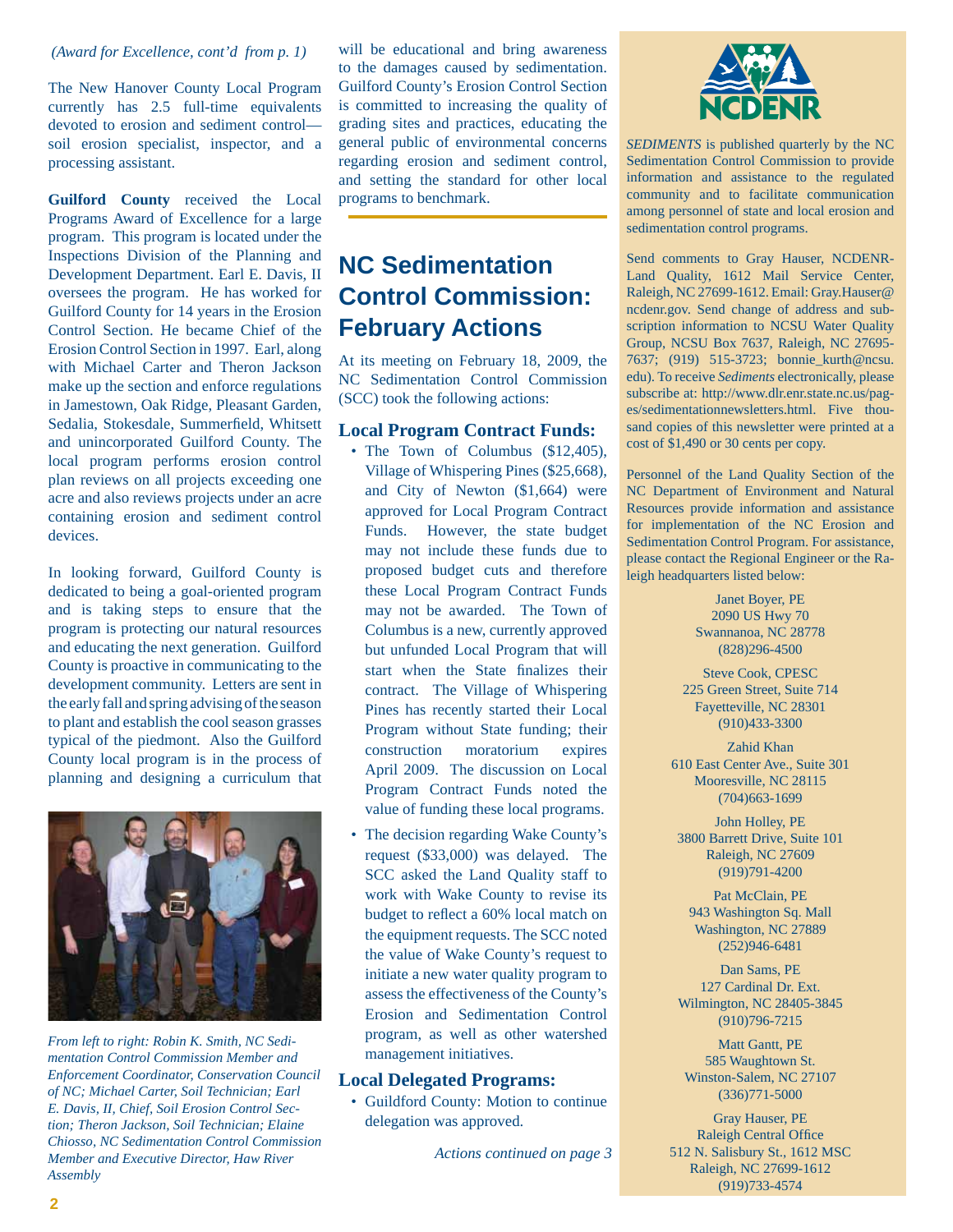## The North Carolina Sedimentation Control Commission

The Sedimentation Control Commission (SCC) was created to administer the Sedimentation Control Program pursuant to the NC Sedimentation Pollution Control Act of 1973 (SPCA). It is charged with adopting rules, setting standards, and providing guidance for implementation of the Act. The composition of the Commission is set by statute to encompass a broad range of perspectives and expertise in areas related to construction, industry, government, and natural resource conservation and quality. All members are appointed by the Governor and serve threeyear terms, except for the Director of the Water Resources Research Institute of the University of North Carolina, who serves as long as he remains Director. The chairman of the SCC is named by the Governor. The following is a list of current members with the organizations they represent:

#### **Chairman:**

Donnie W. Brewer Greenville NC Environmental Management Commission

> **Commissioners:** W.T. "Buzz" Bryson Raleigh NC Public Utilities

Elaine C. Chiosso Bynum Non-governmental Conservation

Thommy Esqueda Wake County NC Association of County Commissioners

Joseph H. Kleiss Raleigh NC State University, Dept. of Soil Science

Grover McPherson Winston-Salem NC Soil and Water Conservation Commission

> John William Miller, Jr. Burnsville NC Mining Commission

Director WRRI (currently vacant) Raleigh Water Resources Research Institute of The University of North Carolina

Robin Smith Burnsville Non-governmental Conservation

Mark A. Taylor Greensboro Professional Engineers of NC

Richard Vick Wilson Carolinas Associated General Contractors

> Rob Weintraub Wake Forest NC Home Builders Association

## **LQ Personnel Changes**

**Amy Mullikin** is a new Environmental Specialist in the Mooresville Regional Office

**Andrew Schneider** is a new Assistant Regional Engineer in the Mooresville **Regional Office** 

**Jennifer Jones** is a new Environmental Specialist in the Mooresville Regional **Office** 

**Shawna Riddle** has been promoted to the Environmental Senior Specialist (mining focus) position in the Asheville Regional Office.

**Gary Novak** has been promoted to the Environmental Senior Specialist (mining focus) position in the Washington

*(Actions of the SCC continued from page 3)*

- New Hanover County (including Wilmington): Motion to continue delegation was approved.
- Town of Apex: Motion to continue delegation was approved with two recommendations: 1) improve their construction sequence and measures at stream crossings and 2) provide written inspection reports when sites that were previously issued a notice of violation were brought back into compliance.
- Rowan County: Motion to end the program probation was approved, as well as continuing delegation to the County with two conditions: 1) The plan approvals should include "Acceptance and approval of this plan is conditioned upon your compliance with Federal and State water quality laws, regulations, and rules. In addition, local city and county ordinances or rules may also apply to this land-disturbing activity. This approval does not supersede any other permit or approval." 2) Notice of Violations should incorporate the inspection report by reference and clearly state a deadline for compliance. Rowan County has increased its staff and concurrently its County coverage. In addition, it has amended its ordinance to allow sediment and erosion professional staff to determine the amount of civil penalty assessments.
- Lincoln County: Motion to continue delegation was approved. It was noted

that the County has placed priority on sites greater than 1 acre and increased their inspection frequency.

- Caldwell County update (no SCC action): Caldwell County has rescinded its Local Program.
- Town of Columbus Ordinance: The SCC asked the Land Quality staff to ask the Town if they would modify the proposed ordinance to allow acceptance of existing sites that are in compliance. Continued discussion on this item will occur at the May SCC meeting.

#### **Election of Vice-Chair:**

• Dr. Joseph Kleiss was elected as Vice-Chair of the SCC.

#### **2009 SCC Meetings:**

- The November meeting was changed to November 12 due to a conflict with the Environmental Management Commission (EMC) meeting. The remaining 2009 SCC meetings are:
	- Thursday, May 21, 2009
	- Thursday, August 20, 2009 •
	- Thursday, November 12, 2009

#### **Turbidity Controls:**

• The SCC asked the LQS to ask the EMC if it would agree to convene a joint subcommittee to discuss turbidity control options.

 $\frac{1}{2}$ 

## **SCC Member Spotlight Joseph H. Kleiss**

Dr. Kleiss has been involved with the activities of the SCC since about 1976. He has served on various committees (Technical Advisory, Education etc.) over the years and chaired the Education Committee for many years. He was recently elected to Vice-Chair of the SCC. Dr. Kleiss is serving his second term as a member of the Commission. He fills the member position representing the Soil Science Department at NCSU. When he previously rotated off, he was followed by Dr. Wendel Gilliam. When Dr. Gilliam retired and came off the Commission, Dr. Kleiss was reappointed in 2004. The other representative from the Soil Science Department was Dr. Joe Phillips who was on the origianl first commission and long time stalwart of the program until he passed away. Dr. Klesis says he is "pleased to serve in this role."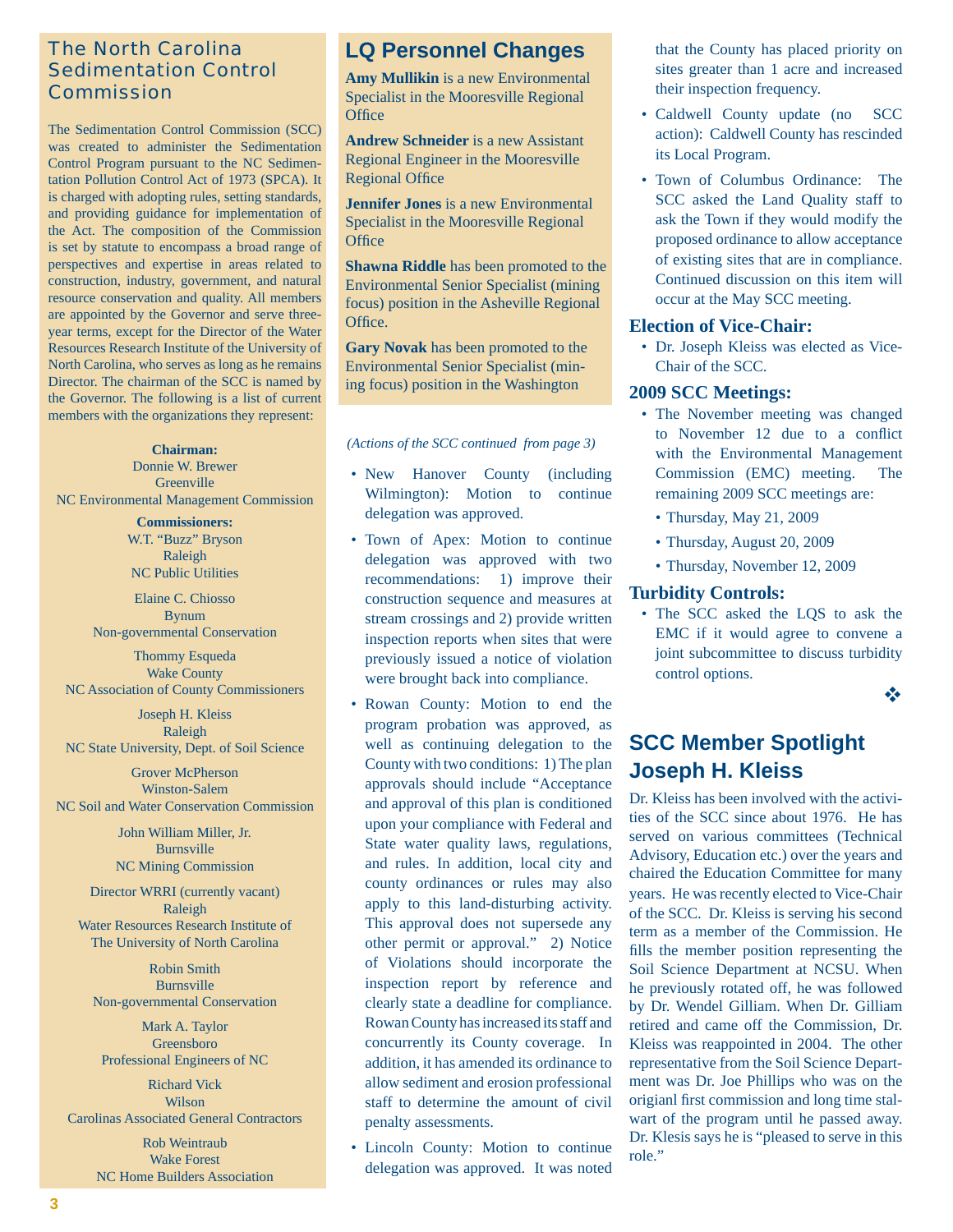## **New Revisions to the Design Manual**

*By Gray Hauser, Land Quality Section, Raleigh, NC* 

The Sedimentation Control Commission approved revisions to the Erosion and Sedimentation Planning and Design Manual in August, 2008. The revisions have been published as PDF files, and are available for download at:

*www.dlr.enr.state.nc.us/pages/publications.html*

Revisions include sections on vegetative stabilization, skimmer dewatering, streambank stabilization and estimating runoff.

### **Putting Down Roots**

Chapter 3 was revised to include many native plant species. Options for native warm and cool season grasses and legumes are now offered. A brief narrative description of each species is provided. Much of the information was obtained from the USDA/NRCS Plants Database at:

#### *http://plants.usda.gov/*

Practice Standard and Specification 6.05, Tree Protection, was revised to encompass material recently published in the North Carolina Cooperative Extension Service Bulletin AG-685, "Construction and Tree Protection." More than just placing orange fence around trees, it steps the designer through selecting which trees to preserve and minimizing impacts. Perhaps the most significant revision is to Practice Standard and Specification 6.11, Permanent Seeding. A series of species tables are provided, allowing the designer to create a seed mix appropriate to each region and the site characteristics of shade and soil moisture. Native species are emphasized, providing much needed information for stabilization of riparian areas and wetlands. New sections will assist designers in developing a bid list for vegetative stabilization and a landscape management plan. Designers seeking up to date information on traditional turf grasses should consult the N. C. Cooperative Extension Service Bulletin AG-69, "Carolina Lawns," available at:

#### *[http://www.turf](http://www.turffiles.ncsu.edu/)fi les.ncsu.edu/*

Finally, Appendix 8.02, Vegetation Tables, has been completely revised. Native grasses new to Practice Standard and Specification 6.11, Permanent Seeding have been added to Table 8.02a. The status of plants as native, non-native or invasive is listed. Shrubs and

trees listed in the North Carolina Ecosystem Enhancement Program "Guidelines for Riparian Buffer Restoration" are included in Table 8.02b.

### **Skimmer Basin Dewatering**

The formula for calculating the dewatering rate for floating skimmers of various sizes and orifice diameters was improved by Dr. Al Jarrett while he was at N. C. State University, during his sabbatical leave from Penn State. The head on the orifice of various sizes of Faircloth skimmers was measured, and provided in a table. This method of calculating dewatering rates is taught in the NC DOT Erosion and Sedimentation Control and Stormwater Management Level III certification class. Practice Standard and Specification 6.64, Skimmer Sediment Basin has been revised to use this method of calculating dewatering. A companion Excel spreadsheet "Sediment Control Measures with Skimmer Dewatering Calculation - 20081125 (MS Excel)" is available at:

*//www.dlr.enr.state.nc.us/pages/links.htm* 

### **Streambank Stabilization**

Practice Standard and Specification 6.72, Vegetative Streambank Stabililzation has been completely revised based on the new NRCS publication, National Engineering Handbook, Part 654, Technical Supplement 14I, Streambank Soil Bioengineering. Techniques for live staking through coir matting and bundling live cuttings into fascines or mattresses are described. A table of permissible shear stresses for various

bioengineering techniques is included.

Practice Standard and Specification 6.73, Sturctural Streambank Stabililzation has been completely revised based on the new NRCS publication, National Engineering Handbook, Part 654, Technical Supplement 14K, Streambank Armor Protection with Stone Structures. Riprap and gabion slope protection are described, as well as modified designs that include stone and bioengineering techniques.

The entire NRCS National Engineering Handbook, Part 654, Stream Restoration Design, can be ordered on CD at:

*http://landcare.nrcs.usda.gov/product.aspx?id=751*

### **Estimating Runoff**

Appendix 8.03, Estimating Runoff, was revised in August, 2006, including a change in the method for calculating the time of concentration for the Rational Method. The latest revisions include corrections to the formula for calculating the time of concentration, an improved example problem, and a "check" or "shortcut" to see if the time of concentration can be assumed to be 5 minutes. A companion Excel spreadsheet "Rational Method with Kinematic Wave Tc - 20081125 (MS Excel) is available at:

#### *//www.dlr.enr.state.nc.us/pages/links.htm*

Printed revision packets and new manuals incorporating the revised chapters are planned when funding is available. Currently the revisions are available only as PDF files.

❖



*Fines Creek, Haywood County, NC*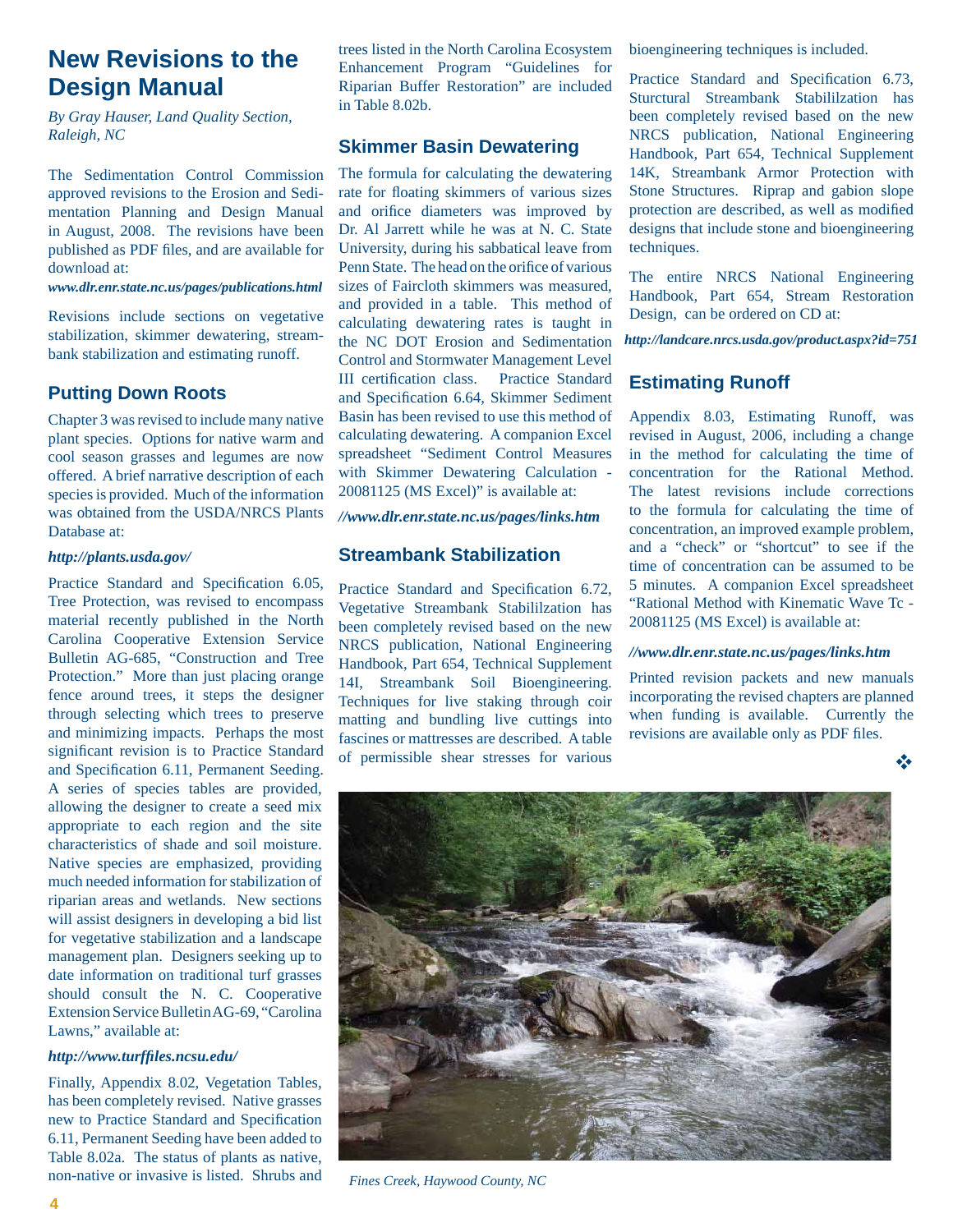## **Save Paper! GET SEDIMENTS On-line**

Sediments will be available in electronic form ONLY after the April-June 2009 issue.

*SEDIMENTS* is a newsletter published quarterly by the N.C. Sedimentation Control Commission to provide information and assistance to the regulated community and to facilitate communication among personnel of state and local erosion and sedimentation control programs. *SEDIMENTS* is available in electronic form at:

*[http://www.dlr.enr.state.nc.us/pages/](http://www.dlr.enr.state.nc.us/pages/sedimentationnewsletters.html) sedimentationnewsletters.html*

To subscribe:

- 1. In the "To:" field, type: mj2@lists.ncsu.edu
- 2. Leave the "Subject:" blank.
- 3. To subscribe, type "subscribe sediments" in the body of the message.
- 4. Send the message.

or

e-mail to bonnie\_kurth@ncsu.edu



International Erosion Control Association

## **International Erosion Control Association (IECA) Call for Presentations**

Environmental Connection EC10, IECA's Annual Conference and EXPO is scheduled for February 14-18, 2010 in Dallas at the Hilton Anatole Hotel. The theme of the conference is Discover New Frontiers.

Education is the primary reason attendees register for Environmental Connection with over 100 educational sessions which include full and half day courses and multiple technical paper presentations. Attendees could earn over 28 professional development hours (PDH) during the 4 days of the conference.

*http://www.ieca.org*

## **2009 IECA Southeast Chapter Muddy Water Blues**

**Providing Innovative Solutions to Complex Regulations**

## **May 11-13, 2009**

### **Asheville, North Carolina**

Water Quality requirements got you scratching your head? Join industry experts to find solutions for your muddiest problems.

Everyone from USEPA down to local government is increasing their scrutiny on stormwater as a major source of pollution. This regional conference will focus on the new requirements and new options for reaching them, particularly for construction sites. Improved erosion, sediment, and turbidity control systems will be the focus, as well as regulatory and policy approaches to achieving reductions in non-point source pollution. The agenda:

#### **May 11**

10:00am - 6:00pm: Concurrent Preconference Workshops

- How to Control Turbidity on Construction Sites, Richard McLaughlin, PhD, NCSU
- CPESC Exam Review, Ted Sherrod, NCDOT •

#### **May 12**

8:30-12:00:Regional and National Speakers

- Beth Chesson, CPESC, CPSWQ, President, Southeast Chapter International Erosion Control Association and Water Resources Practice Lead for Civil & Environmental Consultants, Inc.
- Terry M. Bellamy, Asheville Mayor •
- Russ Adsit, FASLA, Executive Director, International Erosion Control Association •
- Jay Lawrimore, NOAA's National Climatic Data Center
- Jesse Pritts, PE, Office of Water, US Environmental Protection Agency

1:00-5:00 Concurrent Sessions: Case Studies, Research, Programs, Outreach

Session 1: Erosion control, including Steep Terrain

Session 2: Vegetation and Stabilization Around Water

Session 1b: Policy/Regulatory Approaches

Session 2b: Advanced BMPs for Turbidity

6-8:00 pm Reception w/ vendors, raffle, heavy hors d'oeuvres

#### **May 13**

8:00 -12:00 Concurrent Sessions

CPESC Exam

Session 3: Stabilizing Slopes

Session 4: Stream and Wetland Ecology

Session 3b: Erosion and Sediment Control Case Studies

Session 4b: Stream Design

 $12:00 - 4:00$ : Box lunch and field trips to demonstration sites.

Erosion and Sediment Control Demonstrations

The North Carolina Arboretum & Mountain Stream Restoration Project

*For more information and to register online, please visit: http://www.soil.ncsu.edu/training/training.php*